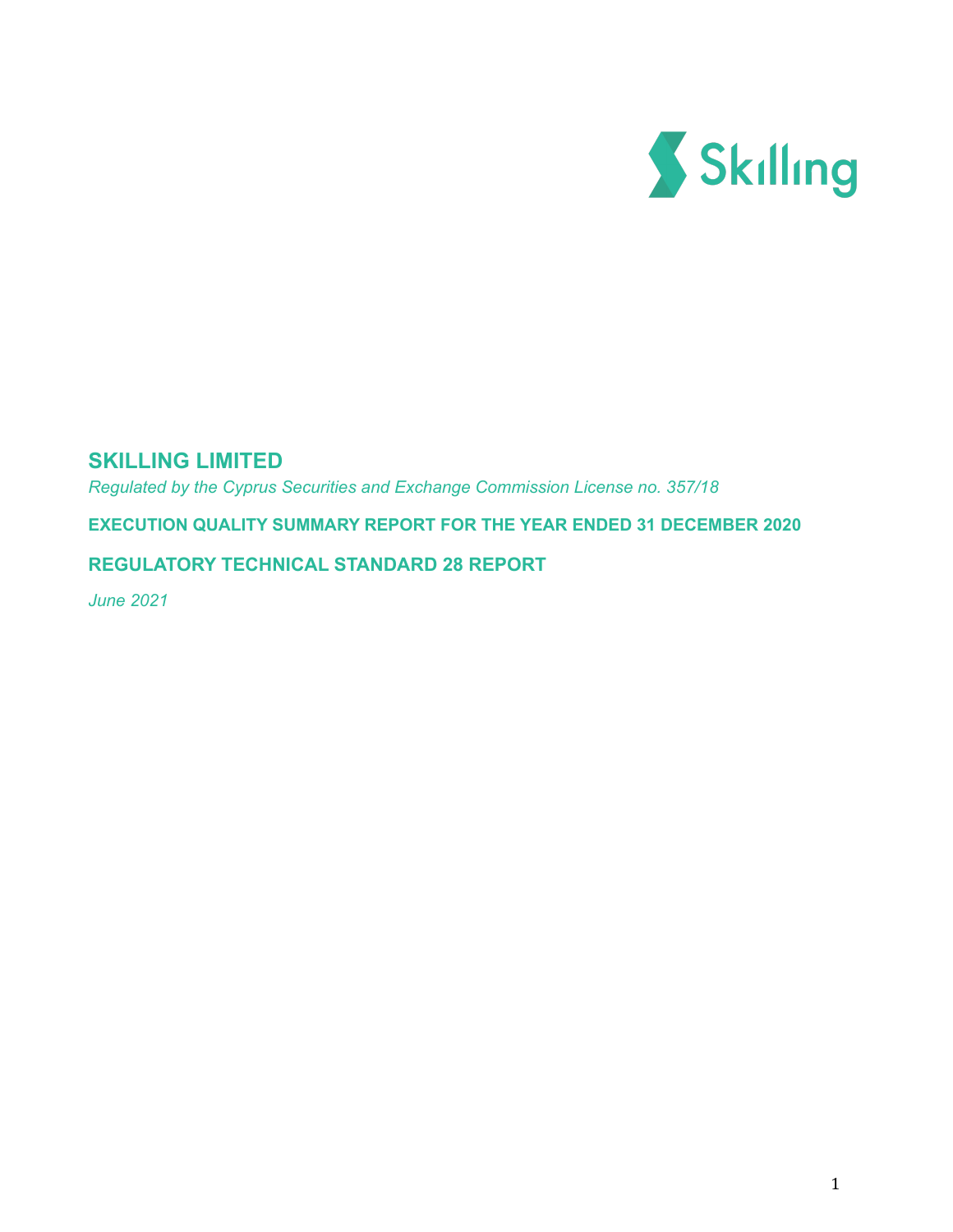

#### *OVERVIEW*

This Execution Quality Summary Report is a summary (the "Report") of the analysis and conclusions Skilling Limited (herein as the "Company", "We", "Us", "Our"), an investment firm authorised and regulated by the Cyprus Securities and Exchange Commission under license number 357/18, drew from the monitoring of the quality of execution obtained on the execution venues where the Company executed all client orders. The Report and RTS 28 have been prepared by the Company pursuant to Article 27 of the Directive 2014/65/EU (MiFID II), as adopted by the European Commission under the Commission Delegated Regulation (EU) 2017/576 (the "RTS 28").

The Report and RTS 28 intends to provide information to investors (herein as the "Clients or Potential Clients") on how the Company execute orders and what factors may influence the order execution behaviour and to assist them to evaluate the quality of the Company's execution practices through the publication of information about the execution venues where the Company executed all client orders during the year 2020 (herein as the "year under review"). This Report is solely for own use and cannot be published elsewhere without the written consent of the Company.

Throughout the year 2020, all Client orders were transmitted directly to Skilling Limited, who is the sole counterparty of its Clients.

This Report will remain on the Company's website for a period of two (2) years at least post its publication.

### *KEY DEFINITIONS UNDER RTS 28:*

**"Passive Order"** means an order entered into the order book that provided liquidity;

**"Aggressive Order"** means an order entered into the order book that took liquidity;

**"Directed Order"** means an order where a specific execution venue was specified by the client prior to the execution of the order;

### **1. EXECUTION VENUES REPORT**

1.1. The RTS 28 table below refers to the top five execution venues in terms of trading volumes used by the Company for executing the orders of Retail clients.

1.2. This information presents a summary of the Company's top five execution venues regarding the financial instrument of Contracts for difference (CFDs) for the year 2020:

Please note that the following figures relate to flow from "Elective Professional Clients" and "Retail Clients".

| <b>Class Of Instrument</b>                                                             | <b>Contracts for Difference</b>                                       |                                                                       |
|----------------------------------------------------------------------------------------|-----------------------------------------------------------------------|-----------------------------------------------------------------------|
| Notification if <1 average trade per<br>business day in the previous year              | N                                                                     |                                                                       |
| Top five execution brokers ranked<br>in terms of trading volumes<br>(descending order) | Proportion of volume traded as a<br>percentage of total in that class | Proportion of orders executed as<br>percentage of total in that class |
| <b>Skilling Limited</b><br>(LEI: 549300E0FB8IPAUXWV89)                                 | 100%                                                                  | 100%                                                                  |

Incorporated in Cyprus and regulated by Cyprus Securities and Stock Exchange Commission Annual Report 2020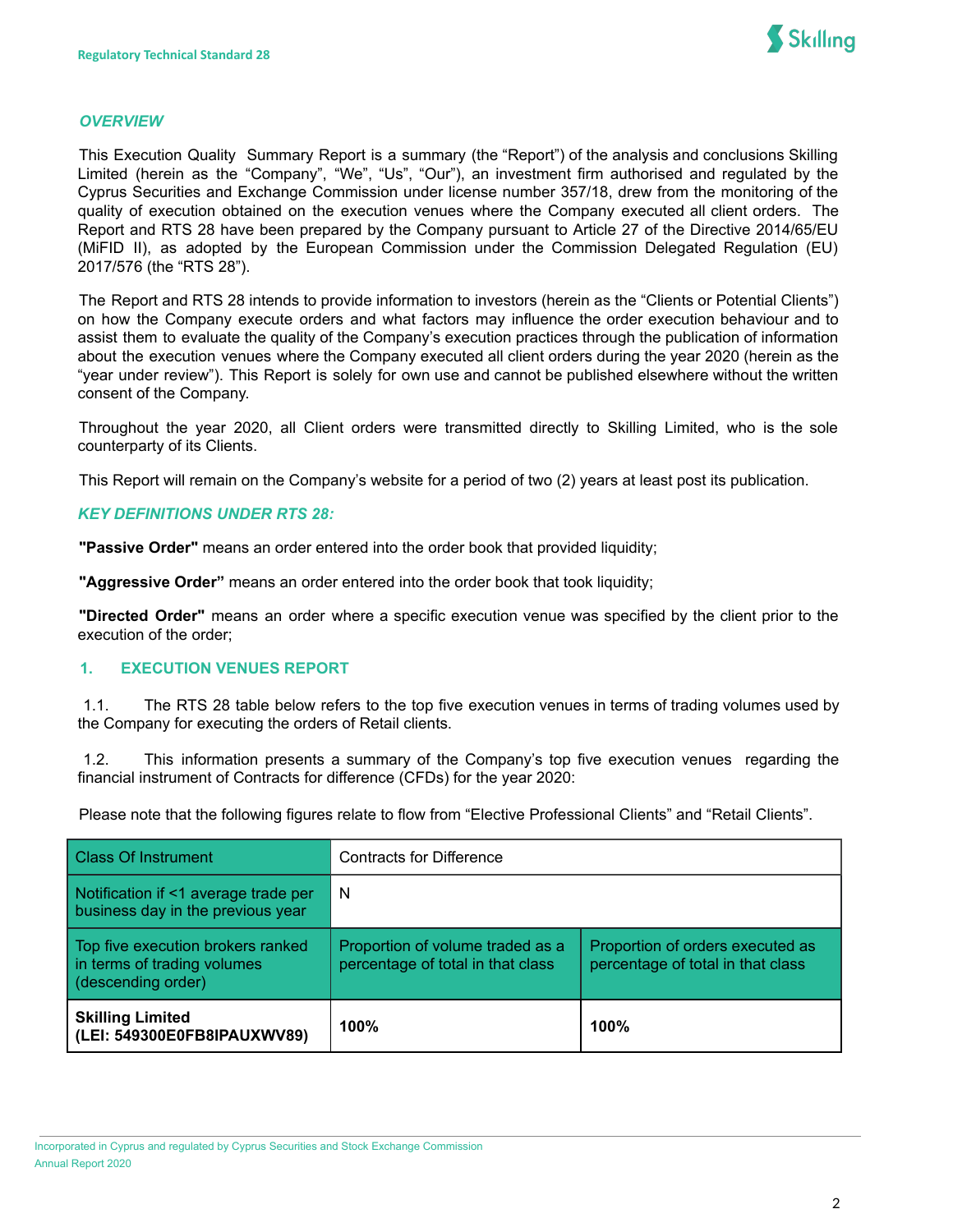

1.3. Please note the above information does not reflect the reception and transmission of orders by Skilling's clients who have been categorised as "Eligible Counterparties".

### **2. RELATIVE IMPORTANCE ON EXECUTION FACTORS DURING THE YEAR UNDER REVIEW**

2.1. At Skilling, we take all relevant steps to obtain, when executing orders, the best possible result for its clients. An explanation of what was the relative importance of the execution factors, or any other consideration including qualitative factors that the Company considered when assessing the quality of execution, can be found in the below table.

| Factor                      | Importance<br>Level | <b>Remarks</b>                                                                                                                                                                                                                        |
|-----------------------------|---------------------|---------------------------------------------------------------------------------------------------------------------------------------------------------------------------------------------------------------------------------------|
| Price                       | High                | Undue emphasis on the quality and level of the price data we receive from<br>liquidity providers or other sources so as to offer competitive price/ quotes.                                                                           |
| Costs                       | High                | Adequate control measure applied so that costs of the tradable product/<br>instrument are kept relatively low and competitive. Disclosure of costs and<br>associated charges are available on our website.                            |
| Speed of<br>Execution       | High                | Execution speed and price improvement are critical factors. We constantly<br>monitor this factor to ensure we maintain our high execution standards.                                                                                  |
| Likelihood of<br>Execution  | High                | Market conditions for the relevant financial instrument might result in<br>prioritising the likelihood of execution. As a result, we may reject an order but<br>mostly aim to execute all orders of our clients, at a greater extent. |
| Likelihood of<br>Settlement | Medium              | Settlement of all transactions upon execution of trades without delay.                                                                                                                                                                |
| Size of order               | Medium              | Placing orders is determined by the amount of available balance/margin held<br>in a clients' trading account. A unit measures the transaction amount and<br>differs for each CFD instrument.                                          |
| Market<br>Impact            | Medium              | Some factors may rapidly affect the price of the underlying<br>instruments/products which are used to quote price. Execution of orders are<br>delivered to the best possible result for Skilling's Clients.                           |

The following Execution Factors are considered in order of importance:

2.2. We assign equal importance to price, costs, speed, likelihood of execution and other factors when assessing the quality of our execution/liquidity venues.

2.3. **Other Execution Factors** include currency valuation of each instrument relative to the client's base currency, minimum size of orders for the various instruments offered, market opening and closing times for each instrument relative to Skilling's working hours. However, none of these other factors took precedence over the execution factors listed in this section.

For more information, please visit our website - **Order [Execution](https://support.skilling.com/hc/en-gb/articles/115004865873-Order-Execution-Policy) Policy**.

### **3. RECEPTION AND TRANSMISSION OF ORDERS TOP 5 AFFILIATED LIQUIDITY PROVIDERS**

3.1. We are increasingly improving our quality of execution of client orders by adding multiple third-party liquidity providers with whom we have signed service agreements. We deem it more useful to disclose to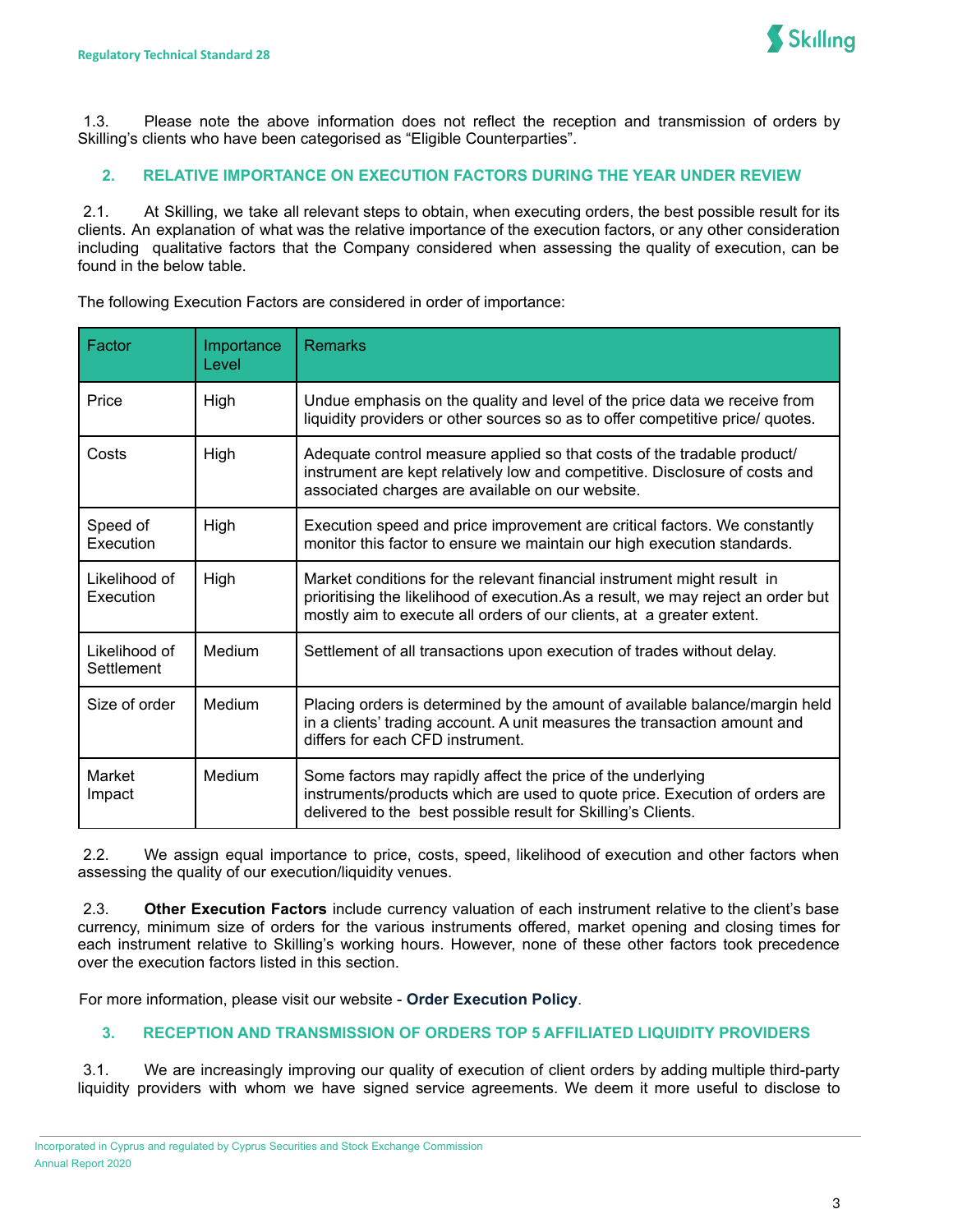clients our top underlying third-party liquidity providers with whom we have such appropriate legal arrangements in place:

| <b>Counterparty</b>            | <b>Supervisory Authority</b>                                | <b>Legal Entity Identifier (LEI)</b> |
|--------------------------------|-------------------------------------------------------------|--------------------------------------|
| <b>LMAX Broker Limited</b>     | Financial Conduct Authority (FCA - UK)                      | 213800FIDYGIQ9SJPK78                 |
| <b>GAIN Capital UK Limited</b> | Financial Conduct Authority (FCA - UK)                      | 549300NKG8WR6UWSZS80                 |
| <b>Broctagon Prime Limited</b> | <b>Cyprus Securities and Exchange</b><br>Commission (CySEC) | 213800AYVP83GMTLSE33                 |

# **4. DATA ON PASSIVE AND AGGRESSIVE ORDERS**

4.1. At Skilling, we do not execute passive and/or aggressive orders, or receive no further instruction to execute order in a fashion that is either passive or aggressive within the meaning of the definition provided under RTS 28.

4.2. Our portfolio management services are extended through CopyTrading Services whereby customers' orders are executed directly on an execution venue then Article 27 of MiFID II and RTS 28 apply, and do not fall within the scope of passive and aggressive orders for the purpose of this report.

### **5. COMMON OWNERSHIP AND CONFLICT OF INTEREST**

5.1. In the year 2020, there were no close links, conflicts of interests, and common ownerships with respect to any execution venues and/or affiliated liquidity providers used to execute clients' orders.

5.2. We did not identify any conflict of interest associated with the clients' orders or/ trades that were transmitted directly to its affiliated liquidity providers identified in the above section 2.

5.3. Any conflict of interest that may arise between the Skilling's own interests as an execution venue, its affiliated liquidity providers and its clients' interests will be managed in accordance with the Company's [Conflict](https://support.skilling.com/hc/en-gb/sections/115001000253-Legal-documents?_ga=2.55299691.1977504439.1558441060-1803061687.1518185038) of [Interests](https://support.skilling.com/hc/en-gb/sections/115001000253-Legal-documents?_ga=2.55299691.1977504439.1558441060-1803061687.1518185038) Policy (if any)[.](https://support.skilling.com/hc/en-gb/sections/115001000253-Legal-documents?_ga=2.54187752.1977504439.1558441060-1803061687.1518185038)

### **6. PAYMENTS OR NON-MONETARY BENEFITS**

6.1. It is our Company's policy not to receive any payments, discounts, rebates or non-monetary benefits (i.e. inducements) from third party liquidity providers, hedging venues and price providers that are of a scale and nature which could impair its provision of services to its clients.

6.2. In this respect, we did not have in place any specific arrangements to report about any third party liquidity providers, hedging venues and price providers in relation to payments made or received, rebates, discounts or non-monetary benefits received.

# **7. CHANGE OF EXECUTION VENUES DURING THE YEAR UNDER REVIEW**

7.1. The main best execution factors to consider when a change occurs refer to the speed of connectivity, speed of trading, cost of execution among other factors.

7.2. The Company notes that during the year under review, did not change the list of execution venues thus the above disclosure is not relevant for the year under review.

# **8. CLIENT CATEGORISATION WITH RESPECT TO EXECUTION ARRANGEMENTS**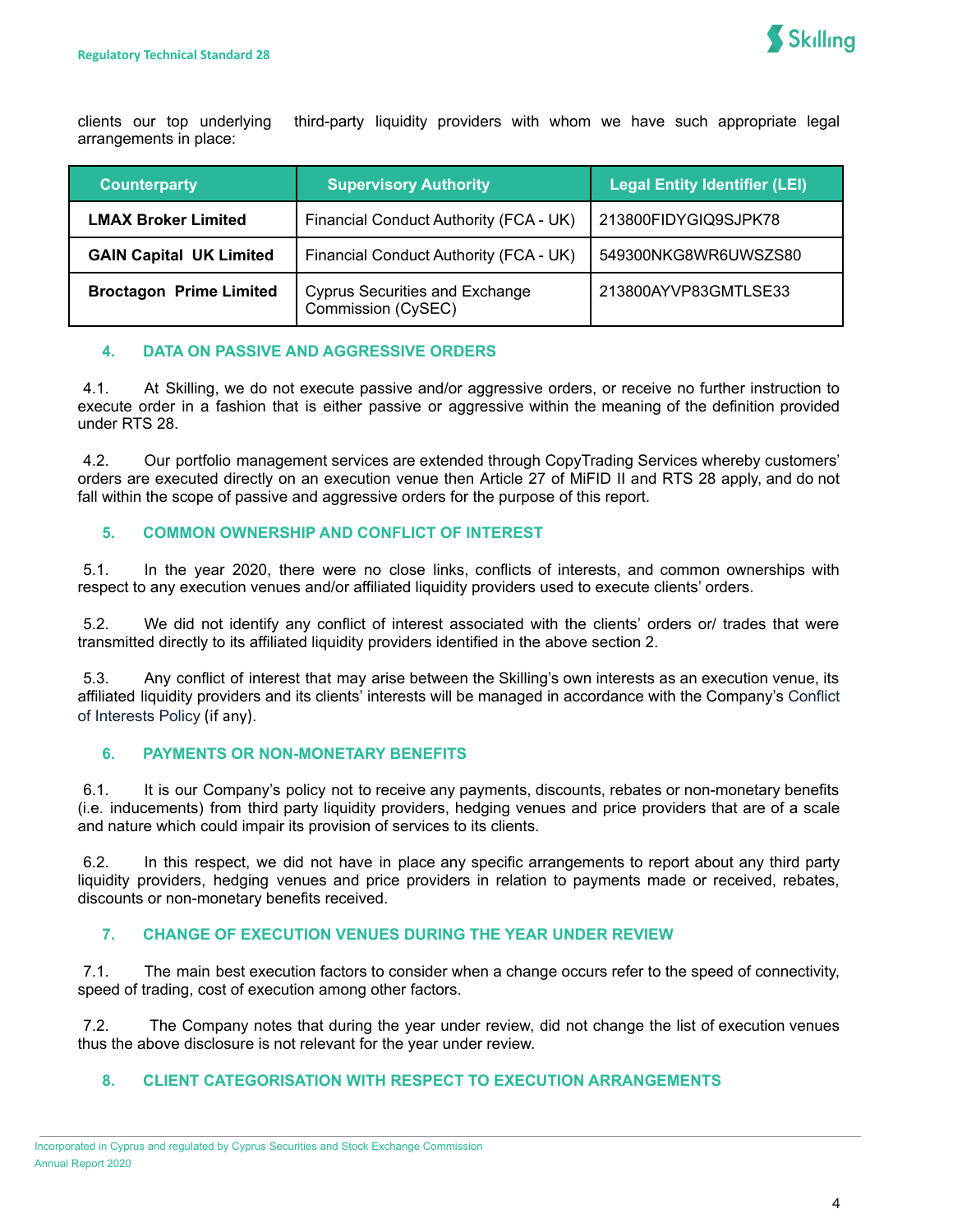

8.1. At Skilling, we categorised as "Retail clients" and "Elective Professional Clients" upon the client's requests. The differences in the order execution arrangements as a result of the client categorisation.

### **9. DATA AND TOOL USED REGARDING QUALITY OF EXECUTION**

9.1. During the year 2020, the Company performed daily quality checks on existing price feed (or market data) and drew comparisons between liquidity providers and price providers to ensure the consistency of the execution quality on a continuous and live basis. Notably, we checked the quality of the execution against the price feed obtained from Bloomberg L.P, Gain Capital UK Limited, LMAX Global, Broctagon Prime Limited and other reputable investment firms.

9.2. The Company monitors the quality of execution of client orders through various data and tools. The aim is to ensure that clients are provided with the best possible results for their order. To this end, execution venues are required to publish a range of information on execution quality on a quarterly basis. The RTS 27 Reports covering the reporting period that is representative of the execution data on Q1, Q2, Q3 and Q 4 of the year 2020 have been published on our website.

9.3. All the necessary information and trading systems are updated, retrieved and used in a timely and effective manner to ensure that best execution is always provided to all clients.

#### **10. SUMMARY OF THE ANALYSIS AND CONCLUSIONS THEY DRAW FROM THEIR DETAILED MONITORING OF EXECUTION QUALITY IN RELATION TO EACH CLASS OF FINANCIAL INSTRUMENT**

10.1. To a large extent, we take highest priority to the total consideration, factoring in the size, nature and type of characteristics of the order when representing the price of the product and the costs relating to execution. The Best Execution Approach is the same for all types of financial instrument in respect of which we owe a duty of best execution.

10.2. The execution factors for Best Execution purposes differed depending on the client's MIFID II classification. We do not accept Eligible counterparties (ECPs) as clients.

10.3. Data reported reflects Retail clients and Elective professional clients only as no other client categorization was granted in the year 2020`. Unlike Elective professional client, we execute Retail clients' orders at the best possible result as determined in terms of the total consideration, being the price of the financial instrument in concert with the costs related to execution, including all expenses incurred by the client that are directly related to the execution of the order, including execution venue fees, clearing and settlement fees and any other fees paid to third parties involved in the execution of the order.

### **11. IMPORTANT REPORT NOTICE**

11.1. Disclosure regarding other criteria that were given precedence over immediate price and cost when executing retail client orders and how these other criteria were instrumental in delivering the best possible result in terms of the total consideration to the client: The Company's Best Execution criteria related to Retail clients' orders are determined on the basis of the total consideration paid to or by the client.

11.2. Disclosure around the use of data from a Consolidated Tape Provider ("CTP") established under Article 65 of Directive 2014/65/EU, is not applicable to us for the year 2020 due to the absence of the CTP data.

11.3. Regulatory Technical Standard 28 (RTS 28) Report covers customers' data related to all closed trades executed during the reporting period 01 January to 31 December 2020, and open orders as of the last trading day of the year 2020.

Incorporated in Cyprus and regulated by Cyprus Securities and Stock Exchange Commission Annual Report 2020